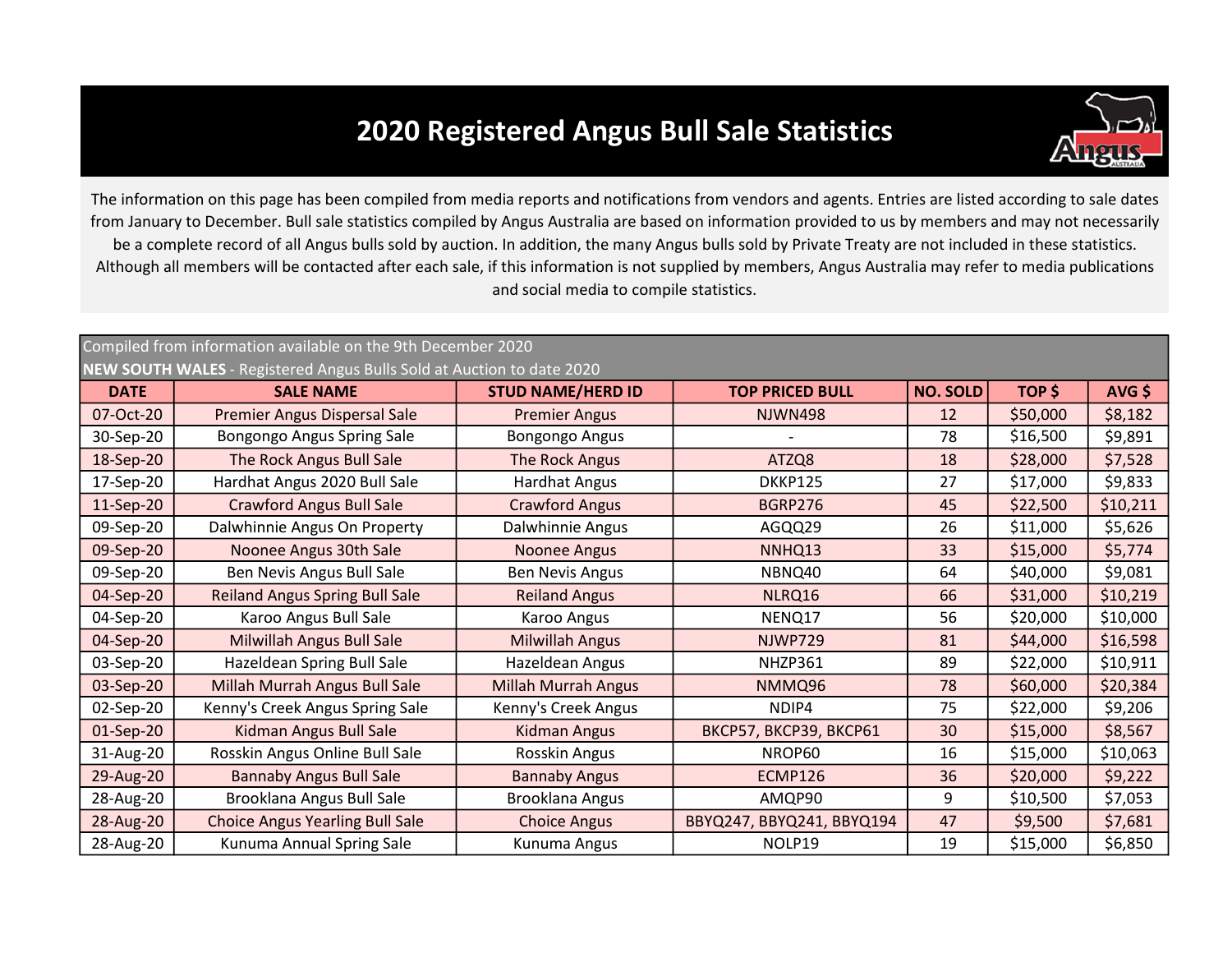| 28-Aug-20 | Dunoon Angus Spring Bull Sale       | <b>Dunoon Angus</b>         | <b>BHRP758</b>    | 115 | \$140,000 | \$12,434 |
|-----------|-------------------------------------|-----------------------------|-------------------|-----|-----------|----------|
| 27-Aug-20 | Rennylea Angus Spring Bull Sale     | Rennylea Angus              | <b>NORQ1027</b>   | 157 | \$30,000  | \$12,509 |
| 27-Aug-20 | Gilmandyke Angus Bull Sale          | <b>Gilmandyke Angus</b>     | <b>EUDP154</b>    | 59  | \$18,000  | \$9,306  |
| 26-Aug-20 | Ardrossan Angus Bull Sale           | Ardrossan Angus             | NAQP444           | 111 | \$19,000  | \$8,726  |
| 25-Aug-20 | Glenmogan Angus Bull Sale           | <b>Glenmorgan Angus</b>     | ABWQ367           | 62  | \$16,000  | \$7,758  |
| 25-Aug-20 | <b>Onslow Angus Bull Sale</b>       | <b>Onslow Angus</b>         | <b>BIEP556</b>    | 32  | \$25,000  | \$9,272  |
| 21-Aug-20 | Coolie Angus Sale 2020              | <b>Coolie Angus</b>         | EJKQ5             | 35  | \$20,000  | \$8,286  |
| 21-Aug-20 | Kilburnie Final Dispersal Sale      | Kilburnie Angus             | NURN70            | 19  | \$25,500  | \$11,263 |
| 21-Aug-20 | KO Angus 24th Annual Sale           | <b>KO Angus</b>             | <b>NZCP114</b>    | 44  | \$23,000  | \$10,409 |
| 20-Aug-20 | Coffin Creek Annual Bull Sale 2020  | <b>Coffin Creek Angus</b>   | NIWQ25            | 37  | \$24,000  | \$11,811 |
| 19-Aug-20 | Hazeldean Inaugural 'NE' Bull Sale  | <b>Hazeldean Angus</b>      | NHZP506, NHZP1258 | 50  | \$15,000  | \$10,020 |
| 14-Aug-20 | Booroomooka Angus Bull Sale         | Booroomooka Angus           | NGMP22            | 216 | \$40,000  | \$10,638 |
| 14-Aug-20 | <b>Waitara Production Sale</b>      | <b>Waitara Angus</b>        | BSCP90            | 30  | \$26,000  | \$9,667  |
| 14-Aug-20 | Spring Hill Angus Bull Sale         | <b>Spring Hill Angus</b>    | RNPP16            | 16  | \$8,000   | \$5,357  |
| 13-Aug-20 | DSK 27th Annual Bull Sale           | <b>DSK Angus</b>            | NKSP133, NKSP88   | 37  | \$10,000  | \$7,027  |
| 13-Aug-20 | Eaglehawk Angus Bull Sale           | Eaglehawk Angus             | BVVP76            | 69  | \$20,000  | \$10,202 |
| 13-Aug-20 | <b>Trio Angus Bull Sale</b>         | <b>Trio Angus</b>           | ELYQ78            | 49  | \$17,000  | \$8,326  |
| 11-Aug-20 | Te Mania Northern Bull Sale         | Te Mania Angus              | VTMP44            | 111 | \$24,000  | \$10,603 |
| 08-Aug-20 | <b>Pentire Angus Bull Sale</b>      | <b>Pentire Angus</b>        | NQDQ4             | 27  | \$12,000  | \$6,853  |
| 08-Aug-20 | Myanga Angus 2020 Bull Sale         | Myanga Angus                | MYAQ37            | 43  | \$13,500  | \$7,564  |
| 07-Aug-20 | <b>Clunie Range Angus Bull Sale</b> | <b>Clunie Range Angus</b>   | NBHQ317           | 146 | \$32,500  | \$10,818 |
| 07-Aug-20 | Moogenilla Angus Bull Sale          | Moogenilla Angus            | <b>BWFP193</b>    | 45  | \$18,000  | \$9,711  |
| 06-Aug-20 | <b>Bridgewater Angus Bull Sale</b>  | <b>Bridgewater Angus</b>    | <b>BONP086</b>    | 38  | \$10,000  | \$6,079  |
| 06-Aug-20 | <b>Tivoli Angus Bull Sale</b>       | <b>Tivoli Angus</b>         | RSPP42            | 25  | \$13,000  | \$7,962  |
| 05-Aug-20 | Yamba Angus Online Bull Sale        | Yamba Angus                 | DZNQ31            | 22  | \$12,000  | \$5,568  |
| 05-Aug-20 | Eastern Plains Angus Bull Sale      | <b>Eastern Plains Angus</b> | NEPP28            | 63  | \$14,000  | \$8,103  |
| 04-Aug-20 | <b>Bald Blair Angus Bull Sale</b>   | <b>Bald Blair Angus</b>     | NBBP97            | 63  | \$24,000  | \$8,906  |
| 03-Aug-20 | Glenavon Angus Bull Sale            | <b>Glenavon Angus</b>       | NFWP036           | 78  | \$19,000  | \$7,673  |
| 01-Aug-20 | Swanbrook Angus Bull Sale           | <b>Swanbrook Angus</b>      | <b>EERP140</b>    | 30  | \$9,500   | \$5,883  |
| 01-Aug-20 | <b>Sugarloaf Angus Bull Sale</b>    | <b>Sugarloaf Angus</b>      | DFTP74            | 44  | \$38,000  | \$10,467 |
| 31-Jul-20 | Sara Park Angus Bull Sale           | Sara Park Angus             | BDYP29            | 28  | \$11,000  | \$7,166  |
| 31-Jul-20 | Annual Knowla Livestock Sale        | Knowla Angus                | <b>BLAP130</b>    | 73  | \$30,000  | \$13,041 |
| 30-Jul-20 | <b>Texas Angus Bull Sale</b>        | <b>Texas Angus</b>          | <b>DXTP613</b>    | 155 | \$108,000 | \$14,052 |
| 27-Jul-20 | <b>Dulverton Angus Bull Sale</b>    | <b>Dulverton Angus</b>      | NGCP070, NGCP129  | 81  | \$24,000  | \$8,333  |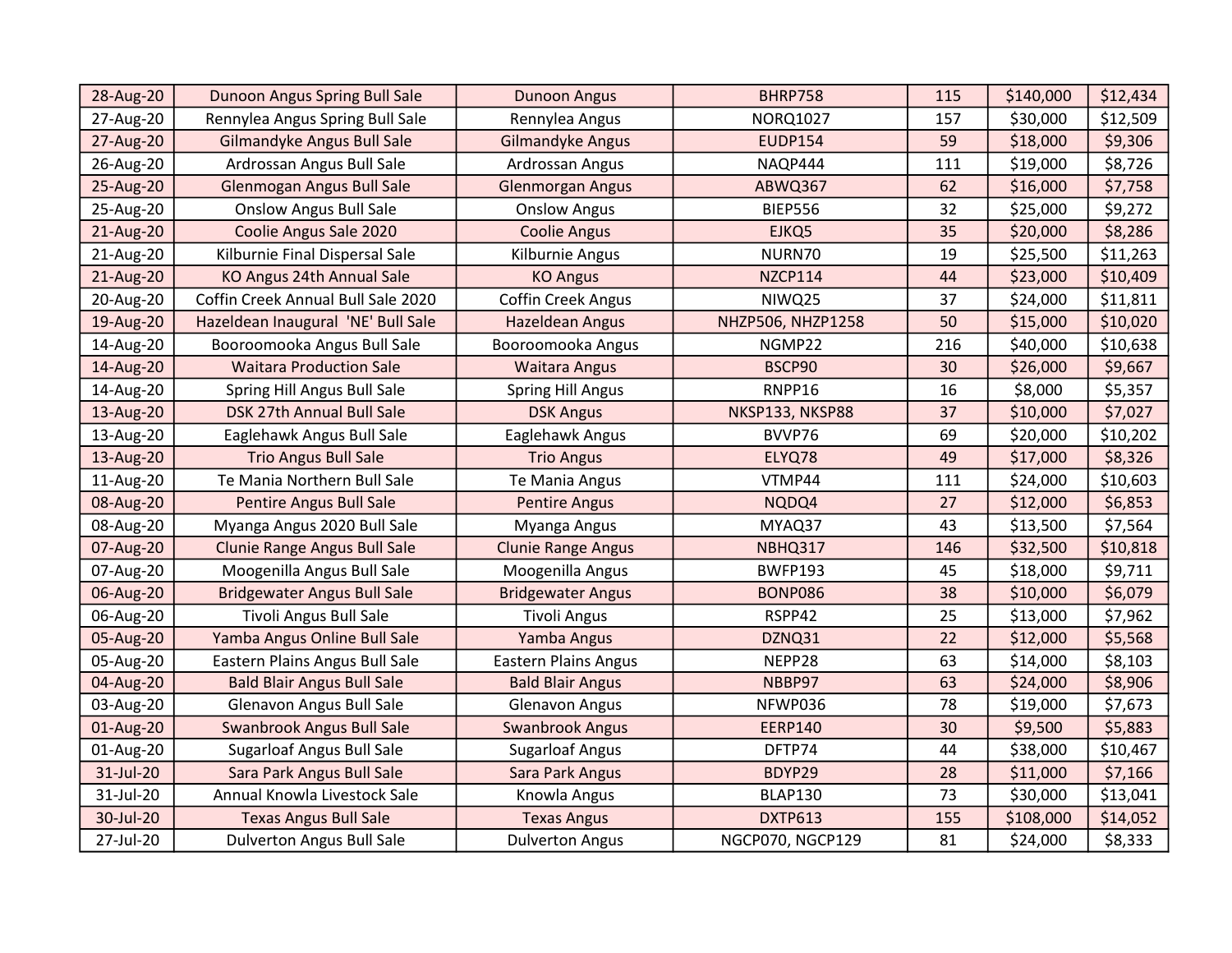| 25-Jul-20 | <b>Urban Angus Bull Sale</b>       | <b>Urban Angus</b>            | AMLP62, AMLP34  | 21          | \$9,000   | \$5,714  |
|-----------|------------------------------------|-------------------------------|-----------------|-------------|-----------|----------|
| 22-Jul-20 | <b>Brooksby Angus Bull Sale</b>    | <b>Brooksby Angus</b>         | AHPP328         | 39          | \$13,000  | \$6,650  |
| 20-Jul-20 | <b>Curracabark Angus Bull Sale</b> | <b>Curracabark Angus</b>      | ESHP84          | 25          | \$22,000  | \$11,640 |
| 18-Jul-20 | Mountain Valley 27th Annual Sale   | <b>Mountain Valley Angus</b>  | <b>MVPP896</b>  | 17          | \$13,000  | \$6,941  |
| 16-Jul-20 | <b>Bowen Bull Sale</b>             | <b>Peakes Angus</b>           | <b>EVTP645</b>  | 52          | \$28,000  | \$11,153 |
| 15-Jul-20 | Cascade Bull Sale                  | Cascade Angus                 | BBXP7           | 30          | \$16,000  | \$9,333  |
| 08-Jul-20 | <b>Heart Angus Bull Sale</b>       | <b>Heart Angus</b>            | AZSP53          | 36          | \$13,000  | \$7,084  |
| 03-Jul-20 | <b>Tyler Angus Bull Sale</b>       | <b>Tyler Angus</b>            |                 | 6           | \$7,500   | \$4,750  |
| 03-Jul-20 | Inglebrae Farms Angus Bull Sale    | Inglebrae Farms Angus         | DYFP98          | 23          | \$27,500  | \$7,761  |
| 02-Jul-20 | <b>Booragul Angus Bull Sale</b>    | <b>Booragul Angus</b>         | NTVP81          | 63          | \$22,000  | \$8,032  |
| 24-Jun-20 | Farrer Angus 18th Annual Bull Sale | <b>Farrer Angus</b>           | NFSP85          | 25          | \$10,500  | \$5,680  |
| 05-Jun-20 | <b>Talooby Sale</b>                | <b>Talooby Angus</b>          | NPGP52          | 32          | \$7,500   | \$5,234  |
| 29-May-20 | Alumy Creek Angus Bull Sale        | <b>Alumy Creek Angus</b>      | NKEP097         | 38          | \$18,000  | \$9,029  |
| 28-May-20 | Outwest Angus 8th Bull Sale        | <b>Outwest Angus</b>          | NDLP90          | 35          | \$11,000  | \$5,714  |
| 18-May-20 | Bongongo Angus Autumn Sale         | <b>Bongongo Angus</b>         | <b>NGXP421</b>  | 35          | \$18,000  | \$9,029  |
| 07-May-20 | Hazeldean Autumn Bull Sale         | Hazeldean Angus               | NHZP16, NHZP677 | 62          | \$16,000  | \$8,387  |
| 22-Apr-20 | Reiland Angus Autumn Bull Sale     | <b>Reiland Angus</b>          | <b>NLRP960</b>  | 62          | \$28,000  | \$7,419  |
| 21-Apr-20 | Spry's Angus Bull Sale             | Spry's Angus                  | <b>LGSP606</b>  | 10          | \$20,000  | \$9,900  |
| 03-Apr-20 | Elders 'Show Must Go On' Sale      | <b>Various</b>                | <b>BBBP124</b>  | 6           | \$20,000  | \$8,125  |
| 03-Apr-20 | Kywarra 12th Annual Bull Sale      | Kywarra Angus                 | BSRP55          | 19          | \$9,000   | \$5,737  |
| 20-Mar-20 | The Riverina Autumn Bull Sale      | The Rock Angus                | ATZP18          | $\mathbf 0$ | \$6,500   | \$0      |
| 20-Mar-20 | The Riverina Autumn Bull Sale      | Myanga Angus                  | MYAP20          | 0           | \$8,000   | \$4,857  |
| 10-Mar-20 | Rennylea Angus Autumn Bull Sale    | Rennylea Angus                | <b>NROP550</b>  | 93          | \$38,000  | \$9,323  |
| 02-Mar-20 | Dunoon Angus Autumn Bull Sale      | Dunoon Angus                  | BHRP312         | 100         | \$18,000  | \$8,510  |
|           |                                    | <b>NEW SOUTH WALES TOTALS</b> |                 | 3944        | \$140,000 | \$9,819  |

|                                                                  | Compiled from information available on the 9th December 2020 |                          |                           |                 |          |         |  |  |  |
|------------------------------------------------------------------|--------------------------------------------------------------|--------------------------|---------------------------|-----------------|----------|---------|--|--|--|
| QUEENSLAND - Registered Angus Bulls Sold at Auction to date 2020 |                                                              |                          |                           |                 |          |         |  |  |  |
| <b>DATE</b>                                                      | <b>SALE NAME</b>                                             | <b>STUD NAME/HERD ID</b> | <b>TOP PRICED BULL</b>    | <b>NO. SOLD</b> | TOP \$   | AVG \$  |  |  |  |
| 16-Oct-20                                                        | Carabar Angus Bull Sale                                      | Carabar Angus            | OHEP149                   | 58              | \$12,000 | \$7,156 |  |  |  |
| 08-Oct-20                                                        | Burenda Angus Clermont Bull Sale                             | <b>Burenda Angus</b>     | QBUP356, QBUP543, QBUP588 | 37              | \$14,000 | \$7,892 |  |  |  |
| 28-Sep-20                                                        | <b>GundaPark Angus Bull Sale</b>                             | <b>GundaPark Angus</b>   | QIAP74                    | 26              | \$13,000 | \$5,038 |  |  |  |
| 24-Sep-20                                                        | <b>Bulliac Bull Sale 2020</b>                                | <b>Bulliac Angus</b>     | QPDP411                   | 64              | \$14,000 | \$6,051 |  |  |  |
| 18-Sep-20                                                        | Pathfinder QLD Sale                                          | Pathfinder Angus         | SMPP1174                  | 72              | \$19,000 | \$9,542 |  |  |  |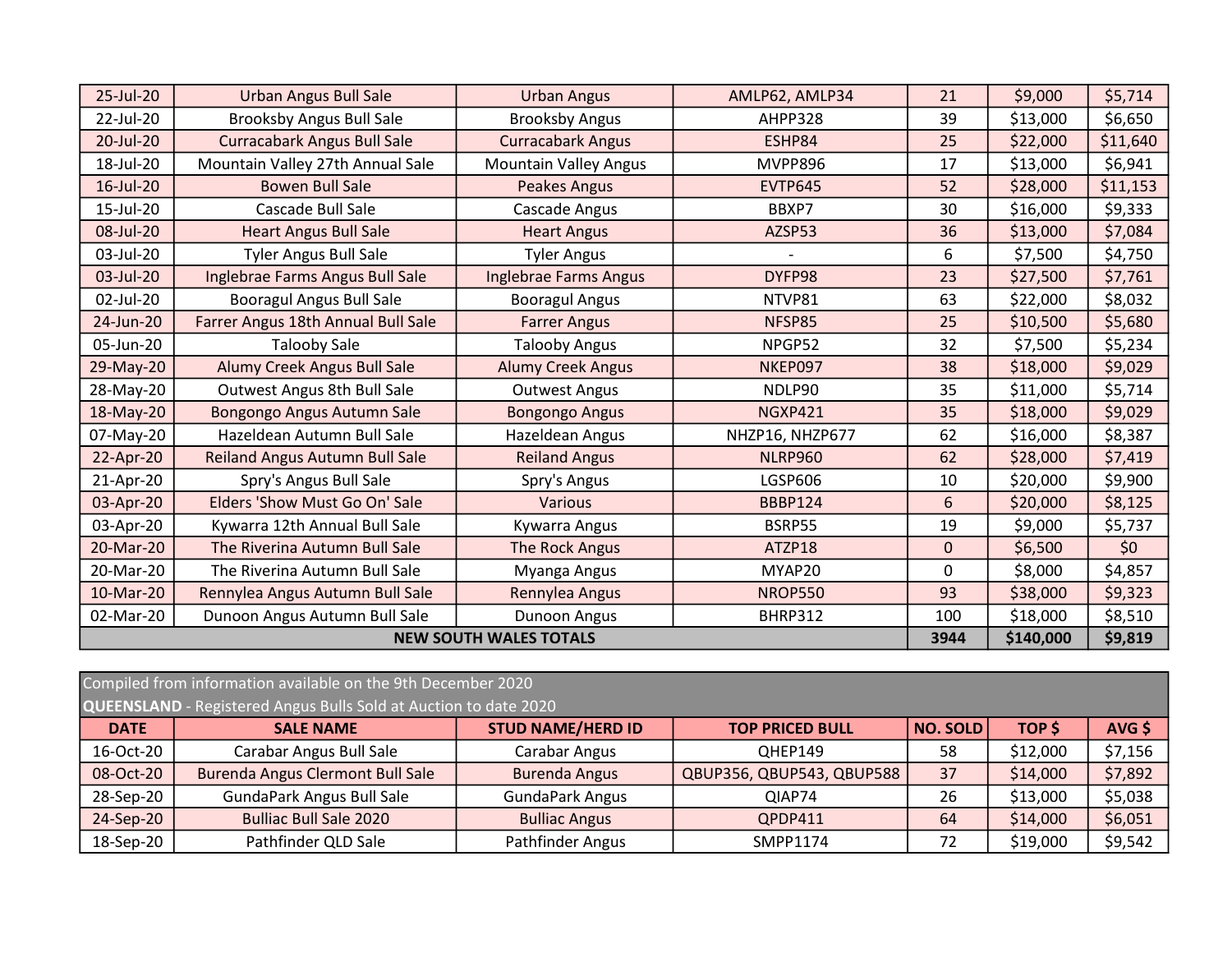| 18-Sep-20                | <b>Ascot Spring Sale</b>            | <b>Ascot Angus</b>           | QQFQ329              | 60  | \$23,000 | \$9,850 |
|--------------------------|-------------------------------------|------------------------------|----------------------|-----|----------|---------|
| 10-Sep-20                | Glenisa Angus Annual Bull Sale      | Glenisa Angus                |                      | 42  | \$18,000 | \$7,012 |
| 31-Aug-20                | Murdeduke CQ Sale                   | <b>Murdeduke Angus</b>       | CSWP417              | 52  | \$20,000 | \$7,322 |
| 31-Aug-20                | <b>Advance Bull Sale</b>            | Advance & Acacia Angus       | QKJP42               | 41  | \$11,000 | \$5,939 |
| 26-Aug-20                | <b>Burenda Angus Roma Bull Sale</b> | <b>Burenda Angus</b>         | QBUP516, QBUP204     | 111 | \$17,000 | \$9,788 |
| 21-Aug-20                | <b>Graneta Bull Sale</b>            | Graneta Angus                |                      | 39  | \$12,000 | \$7,499 |
| 19-Aug-20                | Bauhinia Park Angus Bull Sale       | <b>Bauhinia Park Angus</b>   | <b>ARTP141</b>       | 35  | \$18,000 | \$9,457 |
| 13-Aug-20                | Hazeldean Northern Bull Sale        | Hazeldean Angus              | NHZP656              | 145 | \$17,000 | \$9,103 |
| 12-Aug-20                | Sandon Glenoch Angus Sale           | QBG, QAS, QLM, QLL           | QLLP643              | 96  | \$18,000 | \$8,469 |
| 31-Jul-20                | Lawsons Angus Roma Sale             | Lawsons Angus                | VLYP1203 & VLYP1037  | 71  | \$11,000 | \$6,949 |
| 31-Jul-20                | Marcella Angus Bull Sale            | Marcella, Dance Angus        | QBJP131              | 29  | \$8,500  | \$5,241 |
| 10-Jul-20                | Mooroobie Angus Bull Sale           | Mooroobie Angus              | QBPP7, P11, P70, P26 | 27  | \$7,500  | \$5,648 |
| 01-Apr-20                | <b>Ascot Autumn Bull Sale</b>       | <b>Ascot Angus</b>           | QQFP359, QQFP345     | 33  | \$20,000 | \$7,364 |
| 03-Mar-20                | <b>Black Stump Bull Sale</b>        | <b>Mountain Valley Angus</b> | MVPP831              | 12  | \$10,500 | \$4,666 |
| <b>QUEENSLAND TOTALS</b> |                                     |                              |                      |     | \$23,000 | \$7,964 |

|                                                                              | Compiled from information available on the 9th December 2020 |                            |                        |                 |          |         |  |  |
|------------------------------------------------------------------------------|--------------------------------------------------------------|----------------------------|------------------------|-----------------|----------|---------|--|--|
| <b>SOUTH AUSTRALIA</b> - Registered Angus Bulls Sold at Auction to date 2020 |                                                              |                            |                        |                 |          |         |  |  |
| <b>DATE</b>                                                                  | <b>SALE NAME</b>                                             | <b>STUD NAME/HERD ID</b>   | <b>TOP PRICED BULL</b> | <b>NO. SOLD</b> | TOP \$   | AVG \$  |  |  |
| 21-Feb-20                                                                    | Goolagong Angus Bull Sale                                    | Goolagong Angus            | <b>SYLP104</b>         | 40              | \$9,000  | \$5,488 |  |  |
| 21-Feb-20                                                                    | Maryvale Angus 'PITP' Sale                                   | Maryvale Angus             | MSVP13, MSVP20         | 19              | \$5,500  | \$4,316 |  |  |
| 20-Feb-20                                                                    | <b>Bull Oak Well Angus Bull Sale</b>                         | <b>Bull Oak Well Angus</b> | SDFP52, SDFP11         | 46              | \$15,000 | \$7,793 |  |  |
| 20-Feb-20                                                                    | Pathfinder SA Sale                                           | <b>Pathfinder Angus</b>    | SMP298, SMP583         | 112             | \$19,000 | \$8,866 |  |  |
| 19-Feb-20                                                                    | <b>Glatz's Cattlemans Bull Sale</b>                          | <b>Black Angus</b>         | SJQP62                 | 62              | \$15,500 | \$7,741 |  |  |
| 18-Feb-20                                                                    | Mandayen Angus Bull Sale                                     | Mandayen Angus             | <b>MANP417</b>         | 44              | \$31,000 | \$8,818 |  |  |
| 18-Feb-20                                                                    | Nampara Angus Bull Sale                                      | Nampara Angus              | SFNP77                 | 58              | \$24,000 | \$8,577 |  |  |
| 18-Feb-20                                                                    | Roseleigh Angus Bull Sale                                    | Roseleigh Angus            | SCRP64                 | 34              | \$14,000 | \$6,450 |  |  |
| 18-Feb-20                                                                    | Hazeldean SA Bull Sale                                       | Hazeldean Angus            | NHZP559                | 50              | \$16,000 | \$7,720 |  |  |
| 17-Feb-20                                                                    | Yerwal Estate 18th Annual Bull Sale                          | <b>Yerwal Angus</b>        | <b>SEYP122</b>         | 35              | \$8,000  | \$5,424 |  |  |
| 17-Feb-20                                                                    | Sterita Park Angus Bull Sale                                 | Sterita Park Angus         | <b>SPLP135</b>         | 88              | \$17,000 | \$8,291 |  |  |
| 17-Feb-20                                                                    | <b>Stoney Point Autumn Bull Sale</b>                         | <b>Stoney Point Angus</b>  | SYAP066                | 68              | \$11,000 | \$6,808 |  |  |
| 15-Feb-20                                                                    | Keringa Angus Sale                                           | Keringa Angus              | SNEP4, SNEP130         | 47              | \$8,000  | \$4,989 |  |  |
| 14-Feb-20                                                                    | <b>Granite Ridge Angus Bull Sale</b>                         | <b>Granite Ridge Angus</b> | SJKP65                 | 68              | \$12,500 | \$6,213 |  |  |
| 06-Feb-20                                                                    | J.B. Angus Online Bull Sale                                  | J.B. Angus                 | SJBP111                | 21              | \$8,500  | \$5,226 |  |  |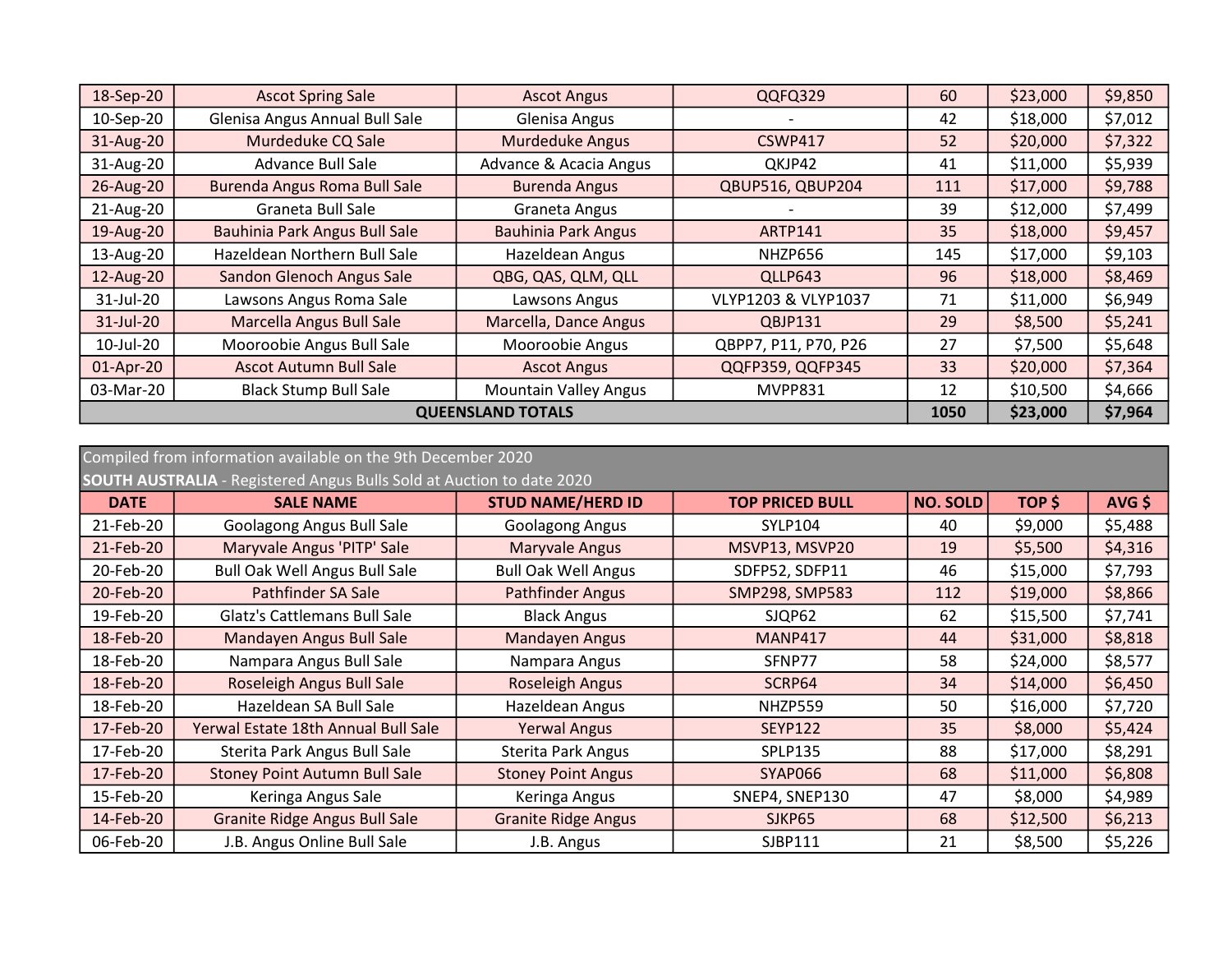|  | <b>TH AUSTRALIAN TOTALS</b><br><b>SOU</b> | 792 | .000 | \$7,28° |
|--|-------------------------------------------|-----|------|---------|
|--|-------------------------------------------|-----|------|---------|

|                         | Compiled from information available on the 9th December 2020   |                           |                        |                 |          |          |  |  |
|-------------------------|----------------------------------------------------------------|---------------------------|------------------------|-----------------|----------|----------|--|--|
|                         | TASMANIA - Registered Angus Bulls Sold at Auction to date 2020 |                           |                        |                 |          |          |  |  |
| <b>DATE</b>             | <b>SALE NAME</b>                                               | <b>STUD NAME/HERD ID</b>  | <b>TOP PRICED BULL</b> | <b>NO. SOLD</b> | TOP \$   | $AVG$ \$ |  |  |
| 21-Sep-20               | Raff Angus Online Bull Sale                                    | <b>Raff Angus</b>         | <b>QRFP165</b>         | 31              | \$20,000 | \$9,950  |  |  |
| 16-Sep-20               | Landfall Angus Spring Bull Sale                                | Landfall Angus            | <b>TFAP317</b>         | 137             | \$30,000 | \$11,248 |  |  |
| 24-Mar-20               | <b>Tamaroo Angus Bull Sale</b>                                 | <b>Tamaroo Angus</b>      | TFVP15                 | 10              | \$11,000 | \$6,750  |  |  |
| 23-Mar-20               | Cluden Newry Angus Autumn Sale                                 | <b>Cluden Newry Angus</b> | THCP21                 | 47              | \$19,500 | \$7,086  |  |  |
| 23-Mar-20               | Landfall Angus Autumn Bull Sale                                | <b>Landfall Angus</b>     | <b>TFAP145</b>         | 152             | \$33,000 | \$9,243  |  |  |
| 02-Mar-20               | Quarterway Angus Bull Sale                                     | <b>Quarterway Angus</b>   | <b>TLHP111</b>         | 48              | \$10,500 | \$6,604  |  |  |
| <b>TASMANIAN TOTALS</b> |                                                                |                           |                        | 425             | \$33,000 | \$9,346  |  |  |

## VICTORIA - Registered Angus Bulls Sold at Auction to date 2020 Compiled from information available on the 9th December 2020

| <b>DATE</b> | <b>SALE NAME</b>                      | <b>STUD NAME/HERD ID</b> | <b>TOP PRICED BULL</b>   | <b>NO. SOLD</b> | TOP \$   | $AVG$ \$ |
|-------------|---------------------------------------|--------------------------|--------------------------|-----------------|----------|----------|
| 23-Oct-20   | <b>Ayrvale Angus Final Dispersal</b>  | <b>Ayrvale Angus</b>     | HIOQ9                    | 27              | \$13,000 | \$6,448  |
| 25-Sep-20   | Jarobee Angus Spring Bull Sale        | Jarobee Angus            | <b>CROP177</b>           | 48              | \$14,000 | \$7,677  |
| 25-Sep-20   | Bowman Performance Gen Sale           | <b>Bowman Angus</b>      | BOWP76                   | 47              | \$10,500 | \$5,958  |
| 24-Sep-20   | <b>Bowmont Online Yearling Sale</b>   | <b>Bowmont Angus</b>     | SRKQ018                  | 37              | \$26,000 | \$8,567  |
| 23-Sep-20   | Alpine Angus Spring Sale 2020         | <b>Alpine Angus</b>      | <b>CGKK171</b>           | 42              | \$20,000 | \$10,619 |
| 22-Sep-20   | Absolute Angus Sale                   | Absolute Angus           | <b>HRWP812</b>           | 27              | \$6,000  | \$4,425  |
| 18-Sep-20   | Lawsons Angus Spring Bull Sale        | Lawsons Angus            | VLYQ44                   | 77              | \$52,000 | \$8,584  |
| 18-Sep-20   | The Glen 50th Annual Bull Sale        | The Glen Angus           |                          | 56              | \$14,500 | \$6,580  |
| 11-Sep-20   | <b>Leawood Angus Spring Bull Sale</b> | Leawood Angus            | <b>VSLQ024</b>           | 40              | \$11,500 | \$7,450  |
| 10-Sep-20   | Annual East Gippsland Sale            | Kunuma Angus             | NOLP37, NOLP118, NOLP122 | 17              | \$10,000 | \$7,411  |
| 10-Sep-20   | <b>Barwidgee Angus Sale</b>           | <b>Barwidgee Angus</b>   | VKD18171, VKD18179       | 43              | \$14,000 | \$8,302  |
| 09-Sep-20   | Riddellvue Spring Sale                | Riddellvue Angus         | VRBQ75                   | 21              | \$9,000  | \$5,809  |
| 08-Sep-20   | <b>Weeran Angus Bull Sale</b>         | <b>Weeran Angus</b>      | VHWP626, P387, Q141      | 54              | \$14,000 | \$7,750  |
| 04-Sep-20   | <b>Banquet Angus Spring Bull Sale</b> | <b>Banquet Angus</b>     | VONP330                  | 31              | \$41,000 | \$15,356 |
| 15-Apr-20   | <b>Riga Angus Yearling Bull Sale</b>  | <b>Riga Angus</b>        | VKRQ89                   | 38              | \$8,500  | \$5,606  |
| 03-Apr-20   | Leawood Angus Autumn Bull Sale        | Leawood Angus            | <b>VSLP404</b>           | 27              | \$8,500  | \$5,231  |
| 27-Mar-20   | Merlewood Angus 4th Bull Sale         | <b>Merlewood Angus</b>   | HODP8                    | 25              | \$10,500 | \$5,320  |
| 26-Mar-20   | Pinora Angus Bull Sale                | Pinora Angus             | VSGP6                    | 41              | \$14,000 | \$6,586  |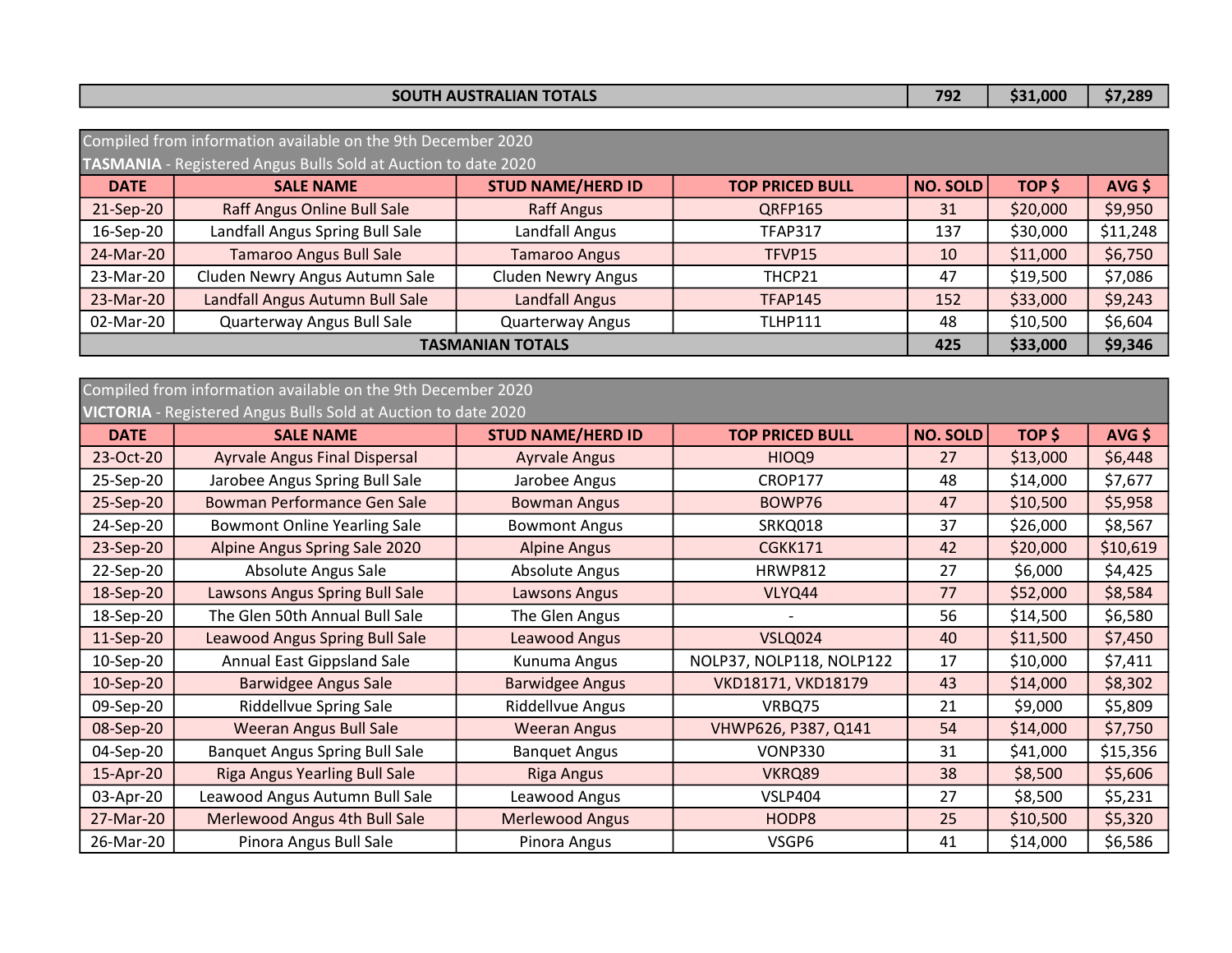| 25-Mar-20               | Kelly Angus Sale                 | <b>Kelly Angus</b>      | GXNP244                 | 48  | \$10,000 | \$5,125  |
|-------------------------|----------------------------------|-------------------------|-------------------------|-----|----------|----------|
| 24-Mar-20               | Alpine Angus 2020 Autumn Sale    | Alpine Angus            | CGKP254                 | 77  | \$13,000 | \$7,241  |
| 20-Mar-20               | Lawsons Angus 50th Prod. Sale    | Lawsons Angus           | <b>VLYP1534</b>         | 156 | \$18,000 | \$7,122  |
| 17-Mar-20               | Prime Angus 2020 Autumn Sale     | Prime Angus             | CXBQ060                 | 29  | \$13,500 | \$6,397  |
| 13-Mar-20               | Jarobee Angus Autumn Bull Sale   | Jarobee Angus           | <b>CROP381</b>          | 21  | \$7,750  | \$5,012  |
| 06-Mar-20               | Merridale Angus Sale             | Merridale Angus         | CMDP109                 | 28  | \$18,000 | \$9,714  |
| 05-Mar-20               | Murdeduke Angus Sale             | <b>Murdeduke Angus</b>  | CSWP177, CSWP013        | 82  | \$18,000 | \$8,091  |
| 04-Mar-20               | Langi Kal Kal Annual Bull Sale   | Langi Kal Kal Angus     | <b>VLKP319</b>          | 33  | \$14,000 | \$6,800  |
| 04-Mar-20               | Te Mania Angus Autumn Bull Sale  | Te Mania Angus          | <b>VTMP1479</b>         | 148 | \$52,000 | \$9,439  |
| 28-Feb-20               | Adameluca Angus Bull Sale        | Adameluca Angus         | <b>TSAP102</b>          | 38  | \$11,000 | \$6,403  |
| 27-Feb-20               | <b>Banquet Angus Bull Sale</b>   | <b>Banquet Angus</b>    | <b>VONP357</b>          | 98  | \$27,000 | \$10,041 |
| 27-Feb-20               | Barwidgee Angus Bull Sale        | Barwidgee Angus         |                         | 53  | \$17,000 | \$8,037  |
| 26-Feb-20               | Pathfinder VIC Bull Sale         | <b>Pathfinder Angus</b> | SMPP161, SMPP138        | 106 | \$14,000 | \$7,179  |
| 25-Feb-20               | Weeran Angus Bull Sale           | Weeran Angus            | VHWP425                 | 72  | \$11,000 | \$6,903  |
| 21-Feb-20               | <b>Boonaroo Angus Bull Sale</b>  | <b>Boonaroo Angus</b>   | HCAP100                 | 101 | \$22,000 | \$9,089  |
| 21-Feb-20               | <b>Claremont Angus Bull Sale</b> | <b>Claremont Angus</b>  | <b>CCPP880, CCPP870</b> | 48  | \$8,500  | \$5,302  |
| <b>VICTORIAN TOTALS</b> |                                  |                         |                         |     | \$52,000 | \$7,699  |

| Compiled from information available on the 9th December 2020                   |                                       |                           |                        |                 |          |          |  |
|--------------------------------------------------------------------------------|---------------------------------------|---------------------------|------------------------|-----------------|----------|----------|--|
| <b>WESTERN AUSTRALIA</b> - Registered Angus Bulls Sold at Auction to date 2020 |                                       |                           |                        |                 |          |          |  |
| <b>DATE</b>                                                                    | <b>SALE NAME</b>                      | <b>STUD NAME/HERD ID</b>  | <b>TOP PRICED BULL</b> | <b>NO. SOLD</b> | TOP \$   | $AVG$ \$ |  |
| 26-Nov-20                                                                      | <b>Gandy Angus Bull Sale</b>          | <b>Diamond One Angus</b>  | WKGQ149                | 49              | \$9,500  | \$5,495  |  |
| 20-May-20                                                                      | <b>Monterey Winter Bull Sale</b>      | <b>Monterey Angus</b>     | WGJP27, WGJP146        | 26              | \$10,000 | \$6,212  |  |
| 01-May-20                                                                      | Lawsons Angus Albany Bull Sale        | Lawsons Angus             | <b>VLYQ1615</b>        | 49              | \$13,500 | \$6,506  |  |
| 09-Apr-20                                                                      | <b>Mordallup Annual Yearling Sale</b> | <b>Mordallup Angus</b>    | WGMQ59                 | 55              | \$16,000 | \$7,091  |  |
| 13-Mar-20                                                                      | WA Supreme Bull Sale                  | <b>Islay Angus</b>        | YYYP10                 | $\overline{2}$  | \$11,500 | \$0      |  |
| 11-Mar-20                                                                      | <b>Sheron Farm Sale</b>               | <b>Sheron Farm Angus</b>  | WWHP8                  | 15              | \$5,750  | \$4,417  |  |
| 05-Mar-20                                                                      | Gingin Bull Sale                      | Cookalabi Angus           |                        | 8               | \$7,000  | \$5,063  |  |
| 05-Mar-20                                                                      | <b>Gingin Bull Sale</b>               | <b>Black Tara Angus</b>   |                        | 13              | \$9,500  | \$6,077  |  |
| 05-Mar-20                                                                      | Gingin Bull Sale                      | Kapari Angus              | WGGP29                 | 27              | \$12,000 | \$6,889  |  |
| 03-Mar-20                                                                      | Carenda Angus Bull Sale               | Carenda Angus             | WJKP46                 | $\overline{7}$  | \$6,500  | \$0      |  |
| 26-Feb-20                                                                      | Cherylton Angus Bull Sale             | Cherylton Angus           | <b>WLHP169</b>         | 19              | \$14,500 | \$7,474  |  |
| 26-Feb-20                                                                      | <b>Black Market Angus Bull Sale</b>   | <b>Black Market Angus</b> | WMTP028, WMTP030       | 25              | \$11,500 | \$5,880  |  |
| 25-Feb-20                                                                      | Coonamble Angus Bull Sale             | Coonamble Angus           | WDCP20                 | 81              | \$27,500 | \$9,407  |  |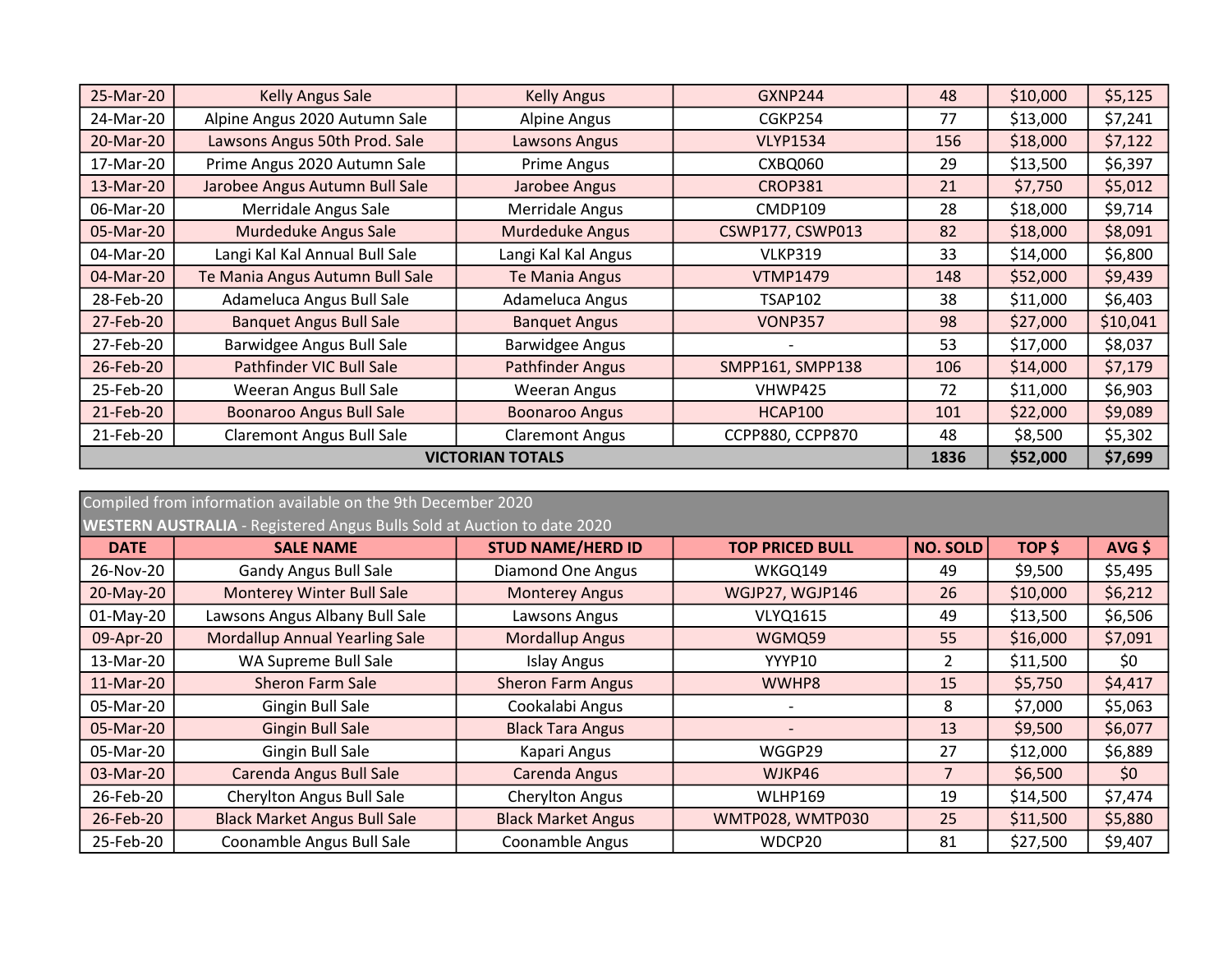| 24-Feb-20                      | Koojan Hills Angus Bull Sale        | Koojan Hills Angus           | WKHP58, WKHP137 | 60 | \$13,000 | \$7,087 |
|--------------------------------|-------------------------------------|------------------------------|-----------------|----|----------|---------|
| 21-Feb-20                      | <b>Gandy Annual Bull Sale</b>       | <b>Diamond One Angus</b>     | WKGQ196         | 17 | \$11,000 | \$4,691 |
| 18-Feb-20                      | <b>Tullibardine Angus Bull Sale</b> | <b>Tullibardine Angus</b>    | WKTP1           | 28 | \$10,500 | \$5,946 |
| 13-Feb-20                      | <b>Blackrock Angus Bull Sale</b>    | <b>Blackrock Angus</b>       | WMYP136         | 55 | \$12,000 | \$6,227 |
| 12-Feb-20                      | Monterey 28th Annual Production     | <b>Monterey Angus</b>        | WGJP90          | 29 | \$12,000 | \$6,276 |
| 11-Feb-20                      | Little Meadows "TGE Sale 2020"      | Little Meadows Angus         | WGAP24          | 37 | \$14,000 | \$6,481 |
| 03-Feb-20                      | Quanden Springs 2020 Bull Sale      | <b>Quanden Springs Angus</b> | WQCP42          | 11 | \$6,500  | \$4,945 |
| 29-Jan-20                      | Lawsons WA Cataby Bull Sale         | Lawsons Angus                |                 | 35 | \$7,500  | \$4,929 |
| <b>WESTERN AUSTRALIA TOTAL</b> |                                     |                              |                 |    | \$27,500 | \$6,520 |

| Compiled from information available on the 9th December 2020                  |                        |                   |                  |           |          |  |  |
|-------------------------------------------------------------------------------|------------------------|-------------------|------------------|-----------|----------|--|--|
| <b>SUMMARY BY STATE</b> - Registered Angus Bulls Sold at Auction to date 2020 |                        |                   |                  |           |          |  |  |
| <b>STATE</b>                                                                  | <b>TOP PRICED BULL</b> | <b>BULLS SOLD</b> | <b>NO. SALES</b> | TOP \$    | $AVG$ \$ |  |  |
| <b>NEW SOUTH WALES</b>                                                        | BHRP758                | 3944              | 78               | \$140,000 | \$9,819  |  |  |
| QUEENSLAND                                                                    | QQFQ329                | 1050              | 19               | \$23,000  | \$7,964  |  |  |
| <b>SOUTH AUSTRALIA</b>                                                        | <b>MANP417</b>         | 792               | 15               | \$31,000  | \$7,289  |  |  |
| <b>TASMANIA</b>                                                               | <b>TFAP145</b>         | 425               | 6                | \$33,000  | \$9,346  |  |  |
| <b>VICTORIA</b>                                                               | VLYQ44                 | 1836              | 35               | \$52,000  | \$7,699  |  |  |
| <b>WESTERN AUSTRALIA</b>                                                      | WDCP20                 | 648               | 21               | \$27,500  | \$6,520  |  |  |
| 2020 TOTALS                                                                   |                        | 8695              | 174              | \$140,000 | \$8,106  |  |  |

| <b>Summary by Year - Angus Bulls Sold at Auction</b> |                     |                   |                        |           |            |  |  |  |
|------------------------------------------------------|---------------------|-------------------|------------------------|-----------|------------|--|--|--|
| Year                                                 | <b>No. of Sales</b> | <b>Bulls Sold</b> | <b>Top Priced Bull</b> | Top $$$   | Average \$ |  |  |  |
| 2020                                                 | 174                 | 8,695             | <b>BHRP758</b>         | \$140,000 | \$8,106    |  |  |  |
| 2019                                                 | 186                 | 8,141             | NMMP15                 | \$160,000 | \$6,197    |  |  |  |
| 2018                                                 | 182                 | 9,245             | <b>NMMN266</b>         | \$54,000  | \$6,837    |  |  |  |
| 2017                                                 | 167                 | 9,297             | QHEL36                 | \$110,000 | \$7,634    |  |  |  |
| 2016                                                 | 158                 | 8,405             | <b>NMML133</b>         | \$85,000  | \$7,375    |  |  |  |
| 2015                                                 | 154                 | 8,103             | NMMK35                 | \$150,000 | \$6,023    |  |  |  |
| 2014                                                 | 144                 | 6,971             | <b>NMMH250</b>         | \$70,000  | \$4,698    |  |  |  |
| 2013                                                 | 150                 | 7,324             | VICG43                 | \$117,500 | \$4,836    |  |  |  |
| 2012                                                 | 129                 | 6,858             | NZCG31                 | \$110,000 | \$6,069    |  |  |  |
| 2011                                                 | 129                 | 6,302             | VTME343                | \$91,000  | \$5,246    |  |  |  |